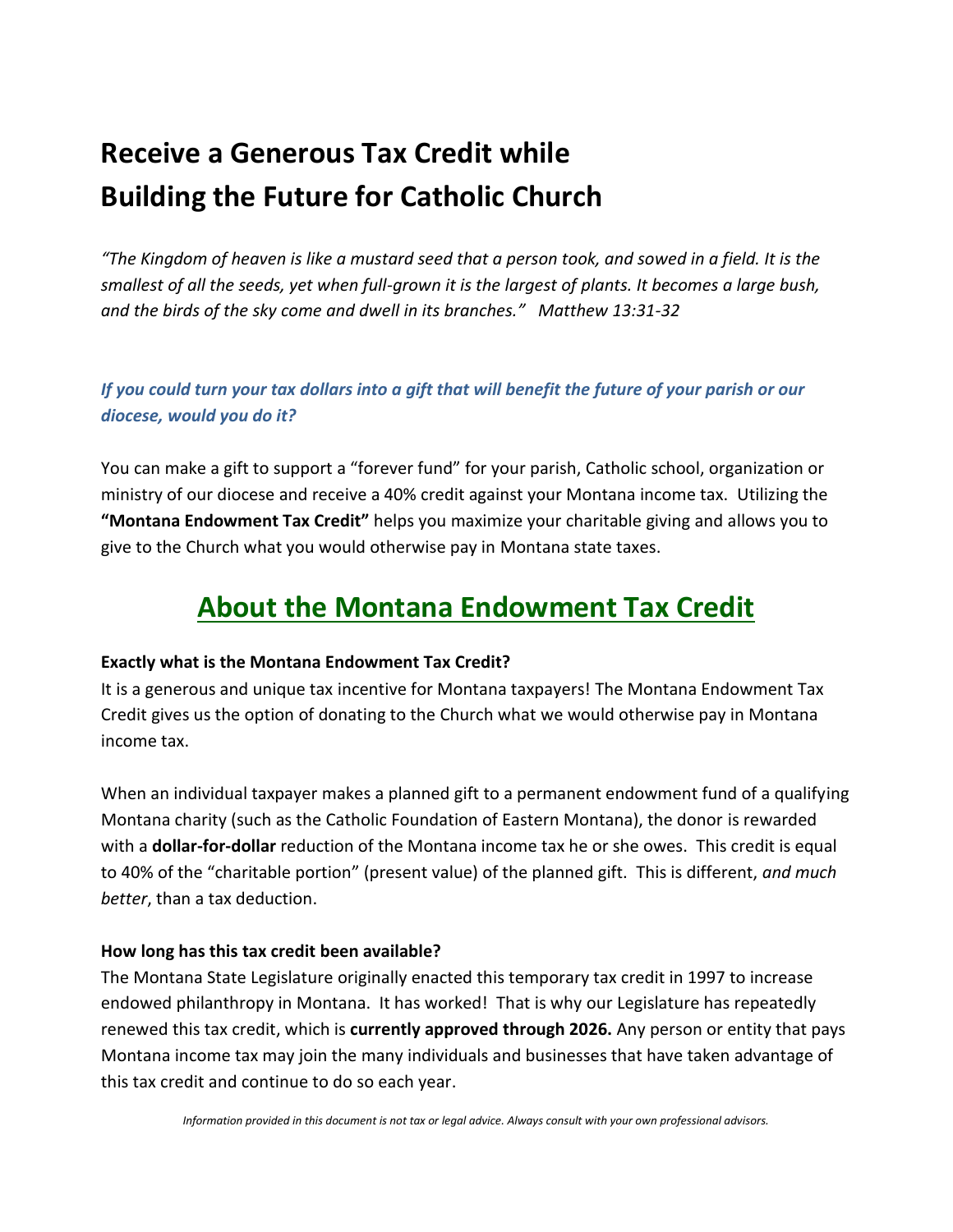#### **How can I personally qualify for this tax credit?**

Individual taxpayers qualify for the 40% tax credit by creating a "planned gift" designated for a "permanent endowment fund." A planned gift can be given to a permanent endowment fund that has been, or can be created for your parish, a local Catholic school or organization, or any ministry which supports the Catholic Church in our diocese. You can make a planned gift through a donation of cash or another asset, such as stocks, bonds or mutual funds, mineral rights, livestock, grain, real estate or even tangible personal property. [Visit www.catholicfoundationmt.org/ to see a list of the permanent endowment funds that we currently administer for the benefit of Catholics in our diocese.]

#### **What is a "permanent endowment fund"?**

An endowment is a forever fund. When you advise a charitable organization that you want to "permanently endow" your gift to it, you are simply specifying that you want a permanent restriction on your gift. For example, a regular gift placed in the offertory collection at Sunday Mass can be used by the parish for whatever is the greatest need at that moment. Your gift is received; your gift can be immediately spent. But a gift you *permanently endow* with the Catholic Foundation of Eastern Montana is *never* spent. On the contrary, it is invested with other endowed donations for the greatest needs or for specific Catholic parishes, schools, organizations or ministries. The principal in a "permanent endowment fund" is never spent, as its purpose is to create a constant, reliable income stream that will solely be used to benefit the purpose for which it was given – in perpetuity. In this way, your gift will not only help the Church today, but forever!

Again, your gift can be used to create a new endowment or it can be added to an existing endowment. Please visit [https://www.catholicfoundationmt.org/endowments/endowments-at](https://www.catholicfoundationmt.org/endowments/endowments-at-cfem/)[cfem/](https://www.catholicfoundationmt.org/endowments/endowments-at-cfem/) to see a current list of permanent endowment funds at the Catholic Foundation of Eastern Montana that are currently helping to ensure the long-term viability and future of the Catholic Church in our diocese.

An endowment gift to the Catholic Foundation of Eastern Montana today provides a brighter future for the Catholic Church within the Diocese of Great Falls-Billings!

### **What do you mean by a "planned gift"?**

"Planned Giving" takes into consideration your own personal needs when giving charitably to the Church, utilizing methods tailored to fit your own personal financial picture. Giving through a "planned gift" can provide you increased tax benefits and/or a guaranteed stream of income for life. A planned gift can be a smart piece of your estate planning.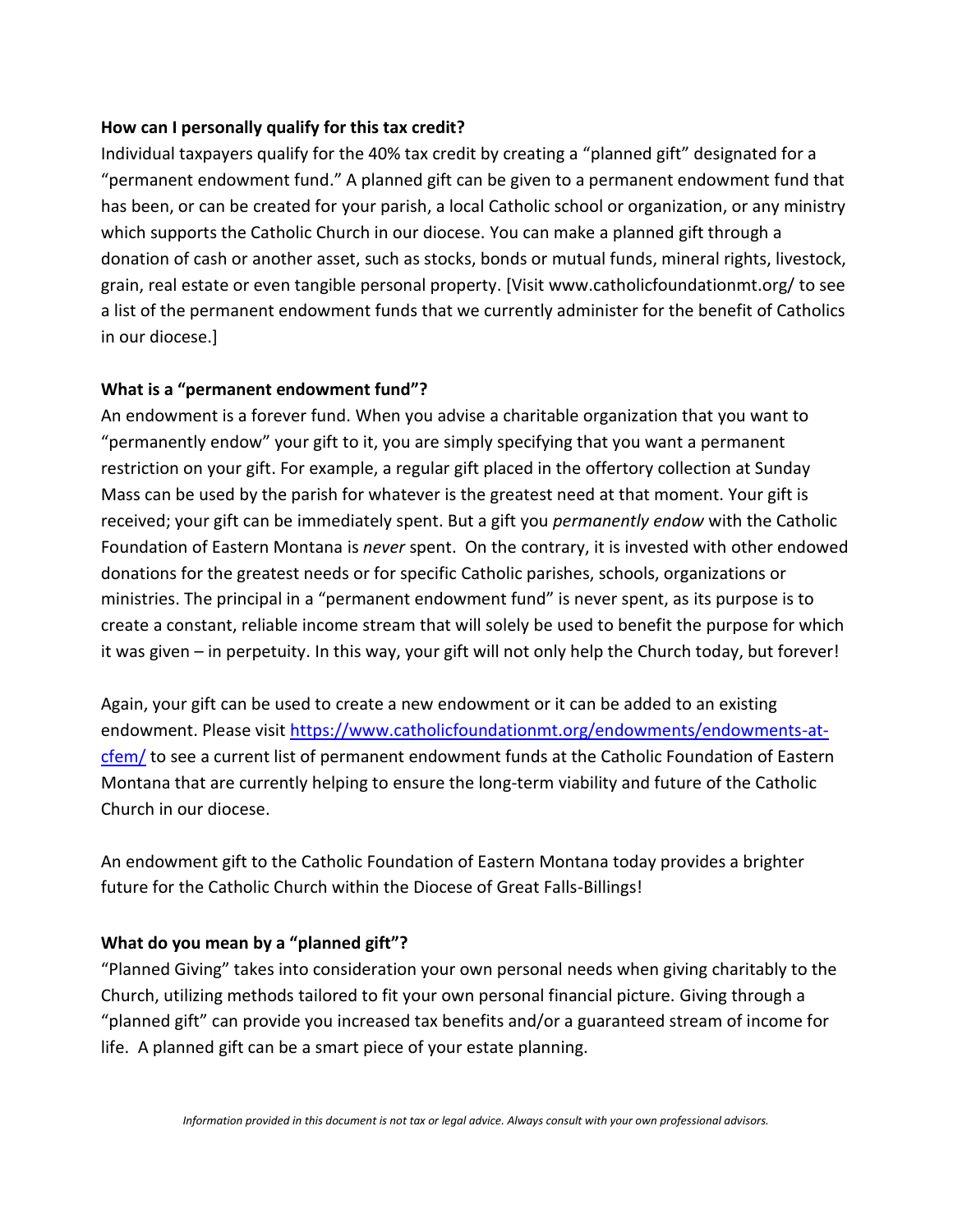## **How do I make a "planned gift" that provides me this generous tax credit?**

Your legal and/or tax professionals should advise you of what methods of planned giving would best serve you in qualifying for this tax credit. However, the Catholic Foundation of Eastern Montana staff is also happy to help you decipher what options are best for your personal situation. We can help explain the pros and cons of each type of planned gift and provide assistance in selecting the one (or combination) that works best for you. Although the plans may sound "like Greek" to you, once explained you will learn that they can really be quite simple to enact. People across the Diocese of Great Falls-Billings are taking advantage of this credit while helping our Catholic Church thrive. You can, too!

Following are some of the "planned gift" methods that you can use to qualify for the Montana Endowment Tax Credit:

- Charitable Gift Annuity
- Deferred Charitable Gift Annuity
- Charitable Remainder Unitrust
- Charitable Remainder Annuity Trust
- Charitable Lead Unitrust
- Charitable Lead Annuity Trust
- Charitable Life-Estate
- Gift of a Paid-Up Life Insurance Policy

# **Can my business get the Montana Endowment Tax Credit, too?**

Yes! Business entities may receive a tax credit equal to 20% of an outright contribution to a permanent endowment fund, up to a maximum of \$10,000 per year per taxpayer. For example, a \$500 donation from your business to a permanent endowment fund creates a \$100 tax credit. *[Applies to corporations, small business corporations, partnerships or limited liability company taxpayers.]*

### **Is there a maximum amount for the Montana Endowment Tax Credit allowed per year?**

Yes. The maximum tax credit that may be claimed by a taxpayer is \$10,000 per year. Couples filing jointly are limited to \$20,000 tax credit per year. The credit taken cannot exceed the taxpayer's Montana income tax liability.

### **Next Steps:**

Talk to your personal legal and/or tax advisors. But if you would like to learn more before doing so, contact Judy Held, President of the Catholic Foundation of Eastern Montana, at (406) 315-1765. She can help explain concepts and provide you with information about the endowment funds currently administered by the Foundation and how you can, perhaps, create your own